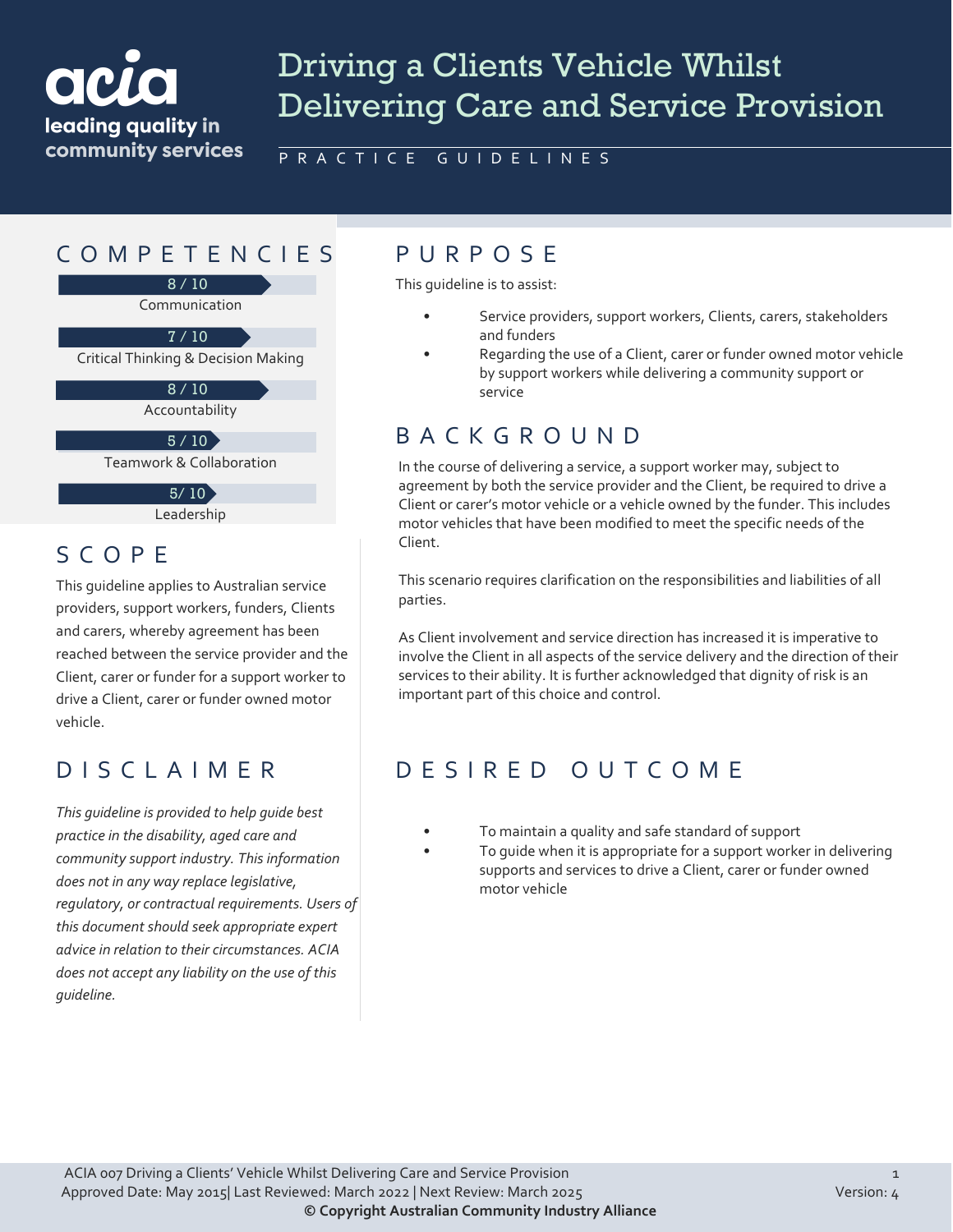### DEFINITIONS & SUPPORTING INFORMATIO N

**Support Worker** - A paid person who assists people to perform tasks of daily living so as to participate in social, family and community activities in the person's home and their community. Support Workers have been commonly known in the past as attendant care worker, disability worker, aged care worker, community worker, homecare worker, care worker or paid carer. The Support Worker is a paid person who has access to education, support and advice from the Service Provider line manager or team leader.

**Service Provider** - Organisation or person accountable for the delivery of supports to Clients.

**Carer** - a person that provides supports to the Client at no cost (generally family or friend).

**Client** means the service user, participant, user, care recipient, consumer or person receiving the nursing or support services. As Client involvement and service direction has increased it is imperative to involve the client in all aspects of the service delivery and the direction of their services to their ability.

**Plan** means a Service Plan, Support Plan or Individual Plan (however titled – the plan) is a document developed in response to a request for service. It is developed by a Registered Nurse or a person deemed competent by the provider from the service provider, prior to the commencement of service delivery. It outlines the expected outcomes of the requested care/services and the tasks, duties and interventions required to meet the care and service needs of the client (within the parameters of the funding program). The plan guides and directs the individual support worker or Registered Nurse in their day-to- day delivery of the services.

**Support Worker Competency** for modified vehicle use means a support worker who has been trained and assessed as competent by the supplier of the vehicle or an Occupational Therapist and then signed off as competent with the service provider representative (e.g. Coordinator)

**Service Agreement** means a written agreement or plan between the service provider and the Client that explains the service he or she is to receive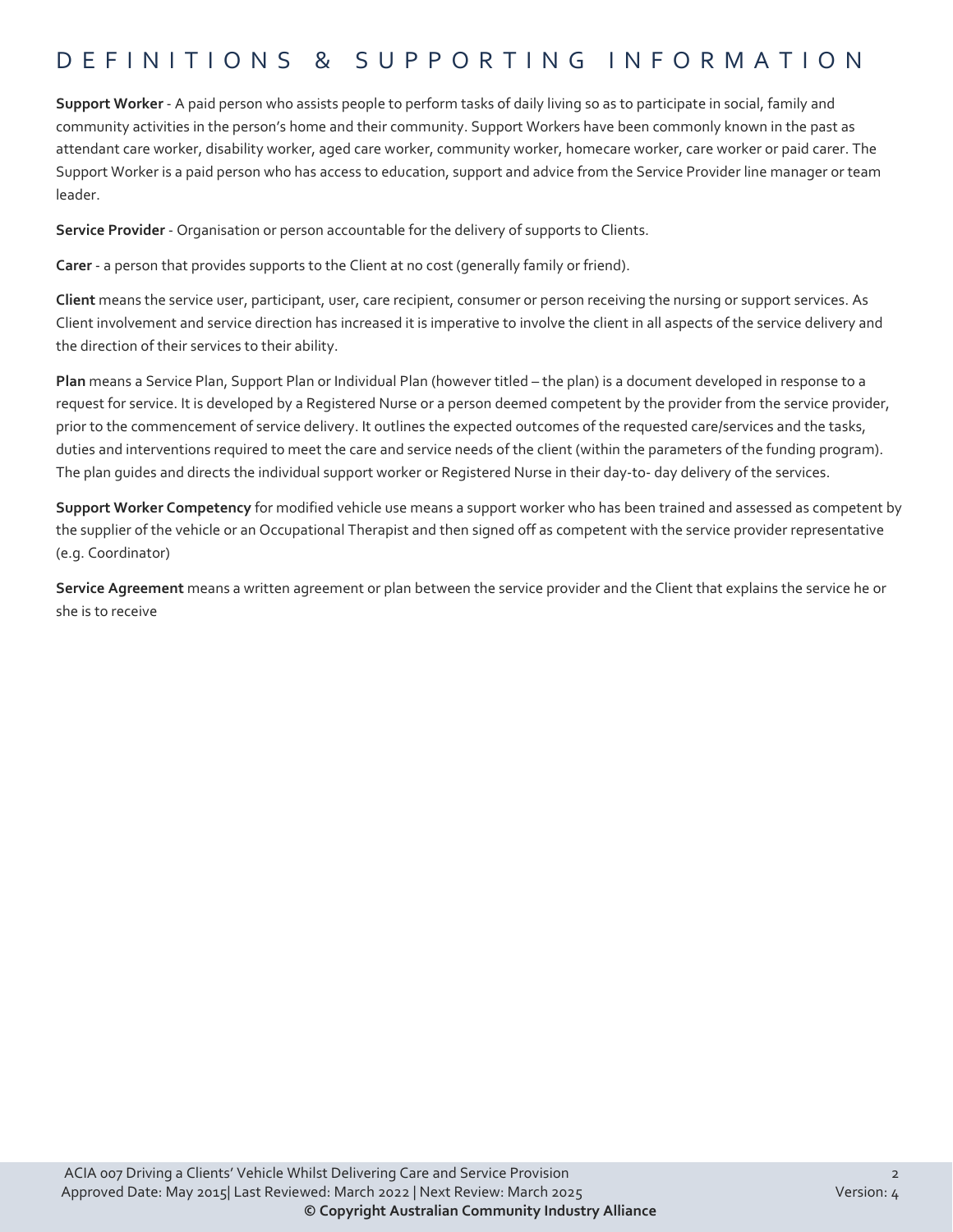## GUIDELINE

ACIA recommends the following guidelines be used by service providers when negotiating the terms and conditions under which a support worker may drive a Client, carer or funder owned motor vehicle.

Where a Client, carer or funder owned motor vehicle is driven by a support worker in the course of delivering a service, it is the responsibility of the owner of the vehicle to maintain an appropriate level of insurance coverage for the motor vehicle.

In addition, it is the responsibility of the owner of the vehicle to ensure roadworthiness of their motor vehicle.

Reasonable wear and tear should be expected, and it is the responsibility of the owner to meet such costs.

It is always the responsibility of the driver of the motor vehicle to comply with all road laws in their respective state or territory.

Service providers and individual support workers will not be liable for any insurance excess or other associated costs as a result of accidental damage caused to a Client, carer or funder owned motor vehicle in the course of delivering services.

In instances where damage is caused to a Client, carer or funder owned vehicle due to negligence/recklessness on the part of the support worker driver or due to failure to adhere to road and traffic laws, the support worker will be liable for any insurance excess or other associated costs.

When the support worker is liable, the service provider, vehicle owner and support worker will negotiate the immediate management of the damage and the method and timeframe of payment.

If a support worker cannot afford the full payment at once, the service provider may elect to make the payment and set up a repayment arrangement with the support worker. Any such negotiations are at the discretion of the service provider.

Service providers are responsible for ensuring that support workers who are required to drive a Client, carer or funder owned motor vehicle are duly licensed and above the age of 25.

Service providers should also ensure support workers possess the skills to drive a modified vehicle. This includes the provision of training and assessment for the support workers in the operation of this vehicle.

#### *In instances where a funding body owns the vehicle for the purposes of Client/s transportation e.g. in a shared support house, the funder sets the terms and conditions of use of the vehicle by support workers, including training/competency requirements. This is laid out in an agreement with the service provider, who then implements the policy and procedure.*

**The service provider should ensure that:**

- A request for a support worker to drive the Client, carer or funder owned motor vehicle shall be negotiated between the Client or owner of the vehicle and the service provider.
- The owner of the vehicle is required to maintain an appropriate level of insurance on the motor vehicle. The service provider should sight evidence of such insurance.
- The agreed terms and conditions under which a support worker may drive a Client, carer or funder owned motor vehicle should be detailed in the service agreement or plan.

#### *Where such an agreement is not reached and documented in the service agreement or plan* a support worker *should not drive the motor vehicle.*

Agreement needs to be reached between the service provider and the funder regarding the training required for support workers to drive a modified vehicle.